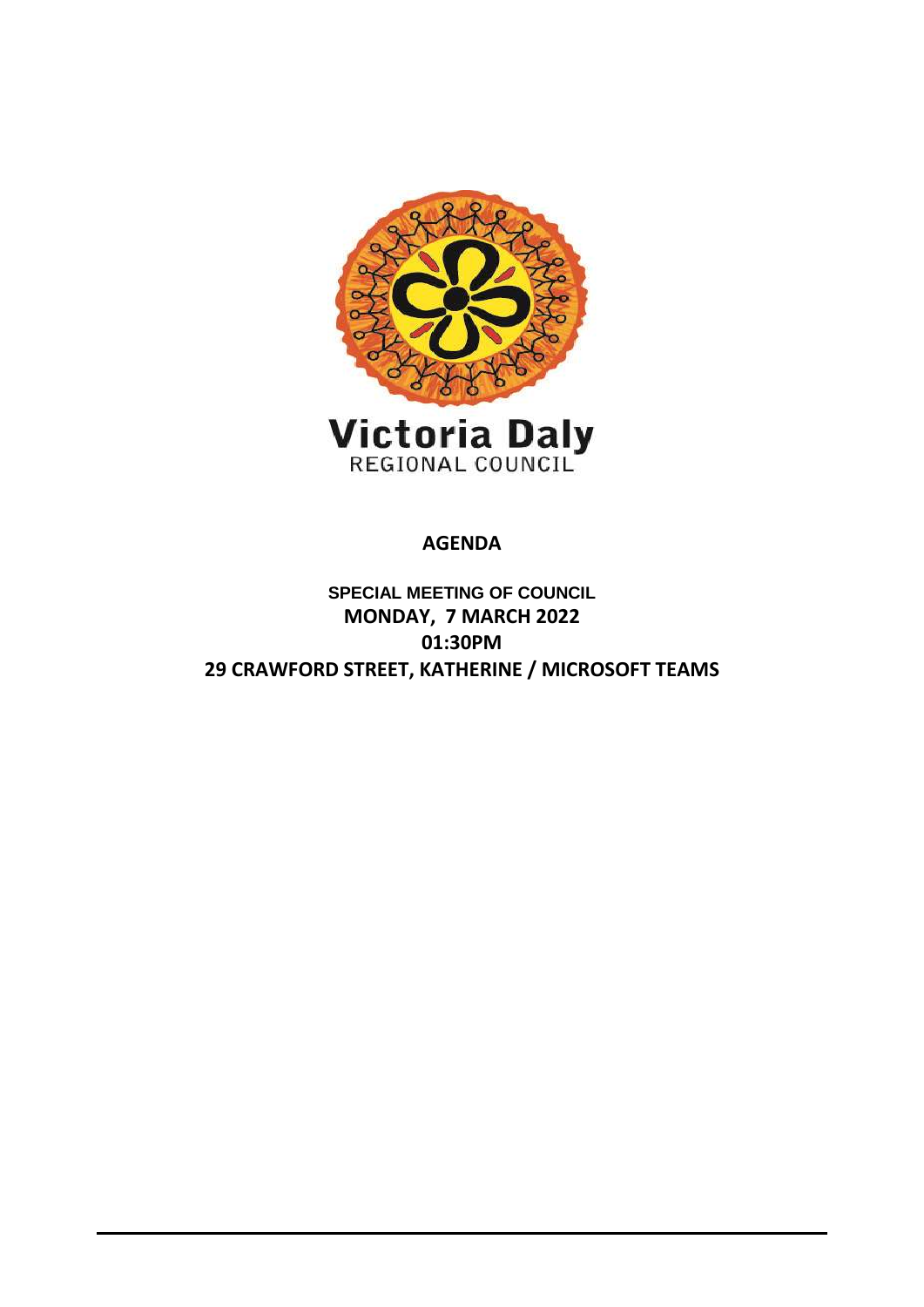

# **VICTORIA DALY REGIONAL COUNCIL DISCLAIMER**

No responsibility is implied or accepted by the Victoria Daly Regional Council for any act, omission or statement or intimation occurring during Council or committee meetings.

The Victoria Daly Regional Council disclaims any liability for any loss whatsoever and howsoever caused arising out of reliance by any person or legal entity on any such act, omission or statement or intimation occurring during Council or committee meetings.

Any person or legal entity who acts or fails to act in reliance upon any statement, act or omission made in a Council or committee meeting does so at that person's or legal entity's own risk.

In particular and without detracting in any way from the broad disclaimer above, in any discussion regarding any planning application or application for a licence, any statement or intimation of approval made by any member or officer of the Victoria Daly Regional Council during the Course of any meeting is not intended to be and is not taken as notice of approval from the Victoria Daly Regional Council.

The Victoria Daly Regional Council advises that anyone who has any application lodged with the Victoria Daly Regional Council shall obtain and should only rely on **WRITTEN CONFIRMATION** of the outcome of the application, and any conditions attaching to the decision made by the Victoria Daly Regional Council in respect of the application.

Russell Anderson **Chief Executive Officer**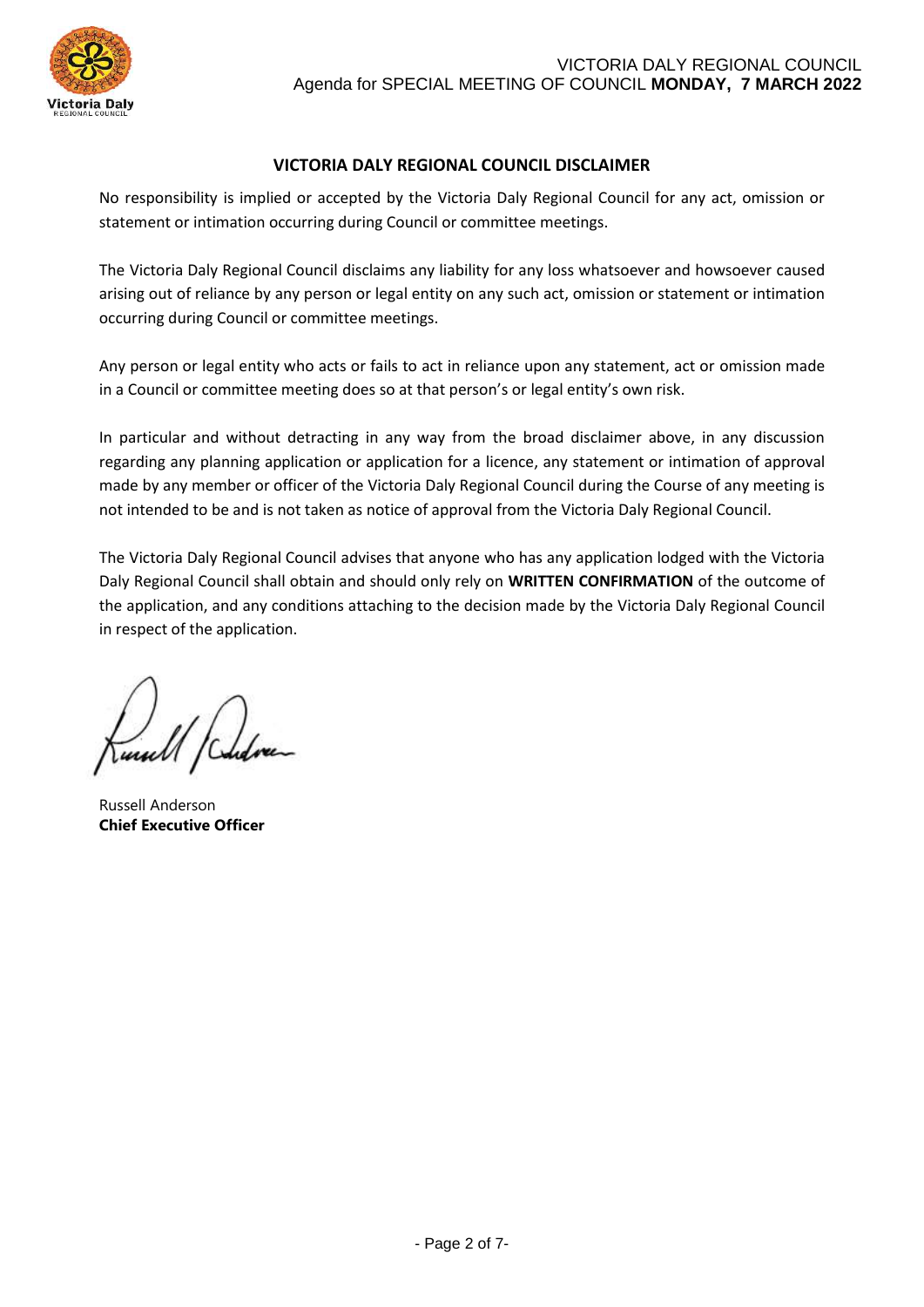

# **TABLE OF CONTENTS**

| <b>Present</b>                                 |                                             |
|------------------------------------------------|---------------------------------------------|
| <b>Apologies</b>                               |                                             |
| Disclosure of interest – Councillors and Staff |                                             |
| <b>Reports to Council</b>                      |                                             |
| $\mathbf{1}$                                   | Draft Burial and Cremation Bill 2022        |
| <b>Correspondence In &amp; Out</b>             |                                             |
| 2                                              |                                             |
| <b>For Discussion</b>                          |                                             |
| 3                                              | Victoria Daly Regional Council Road Lengths |
| <b>Confidential</b>                            |                                             |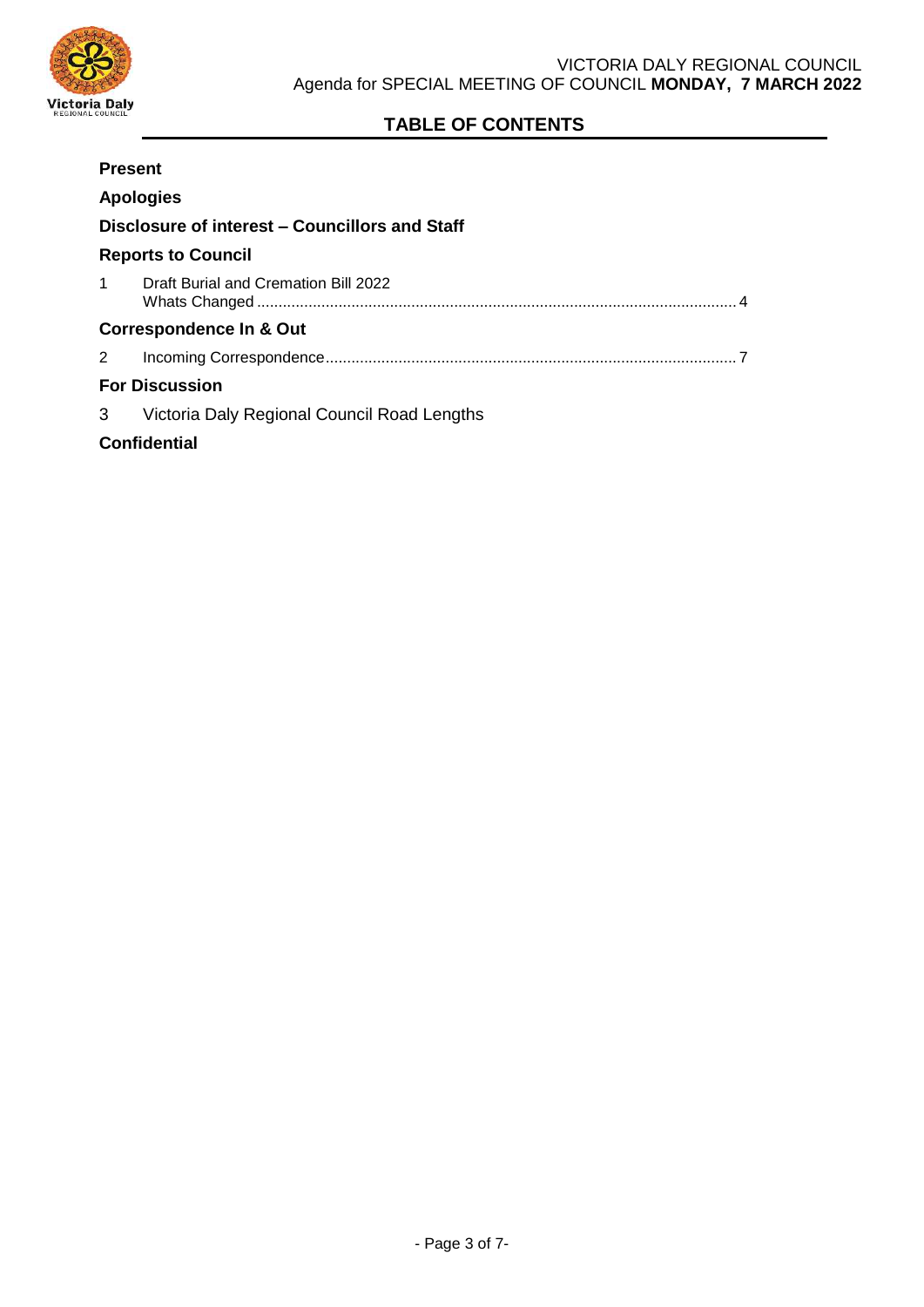<span id="page-3-0"></span>

# **VICTORIA DALY REGIONAL COUNCIL SPECIAL ORDINARY COUNCIL OF 07 MARCH 2022 Report for Agenda Item No 1**

Victoria Daly **REGIONAL COUNCIL** 

# **Draft Burial and Cremation Bill 2022 Whats Changed Prepared by Matthew Cheminant, Director of Council Operations**

# **Purpose**

To provide an update to Council.

# **Regional Plan**

Part of Councils Service Delivery in Kalkarindj, Nauiyu and Pine Creek.

### **Key Issues**

The Department of the Chief Minister and Cabinet are currently consulting with stakeholders on a draft Burial and Cremation Bill 2022

### **Background**

- Some local government councils are currently responsible for public cemeteries under the Cemeteries Act 1952.
- Councils will continue to be responsible for public cemeteries under the new legislation.
- Councils can be responsible entities for community cemeteries, subject to agreement from the landowner.

# **Discussion**

- Council will be responsible for Public (Pine Creek) and Community cemeteries, (New class of cemetery). This will require a lease, licence or other written agreement with the responsible entity.
- Cemeteries vs. other burial areas.
	- Cemeteries are formally managed, burials are approved by a cemetery manager, and there is a cemetery plan and policies for the cemetery. Cemeteries require administration and recordkeeping.
- Burial grounds and regions can transition to become a cemetery this change can happen with the agreement of the landowner and the responsible entity who wishes to manage the cemetery.
- Cemeteries allow for certainty over the use of the land cemeteries require a lease, licence or other written agreement and this provides certainty over the use of the land and allows access to grant funding opportunities.

Responsibilities of cemetery management

- 1. Must manage and control the cemetery
- 2. Establish a cemetery plan
- 3. Establish policies
- 4. Ensure access to equipment to undertake burials and exhumations
- 5. Care for and maintain the cemetery
- 6. Ensure the cemetery is accessible to the public
- 7. Ensure that burial register is accessible to public.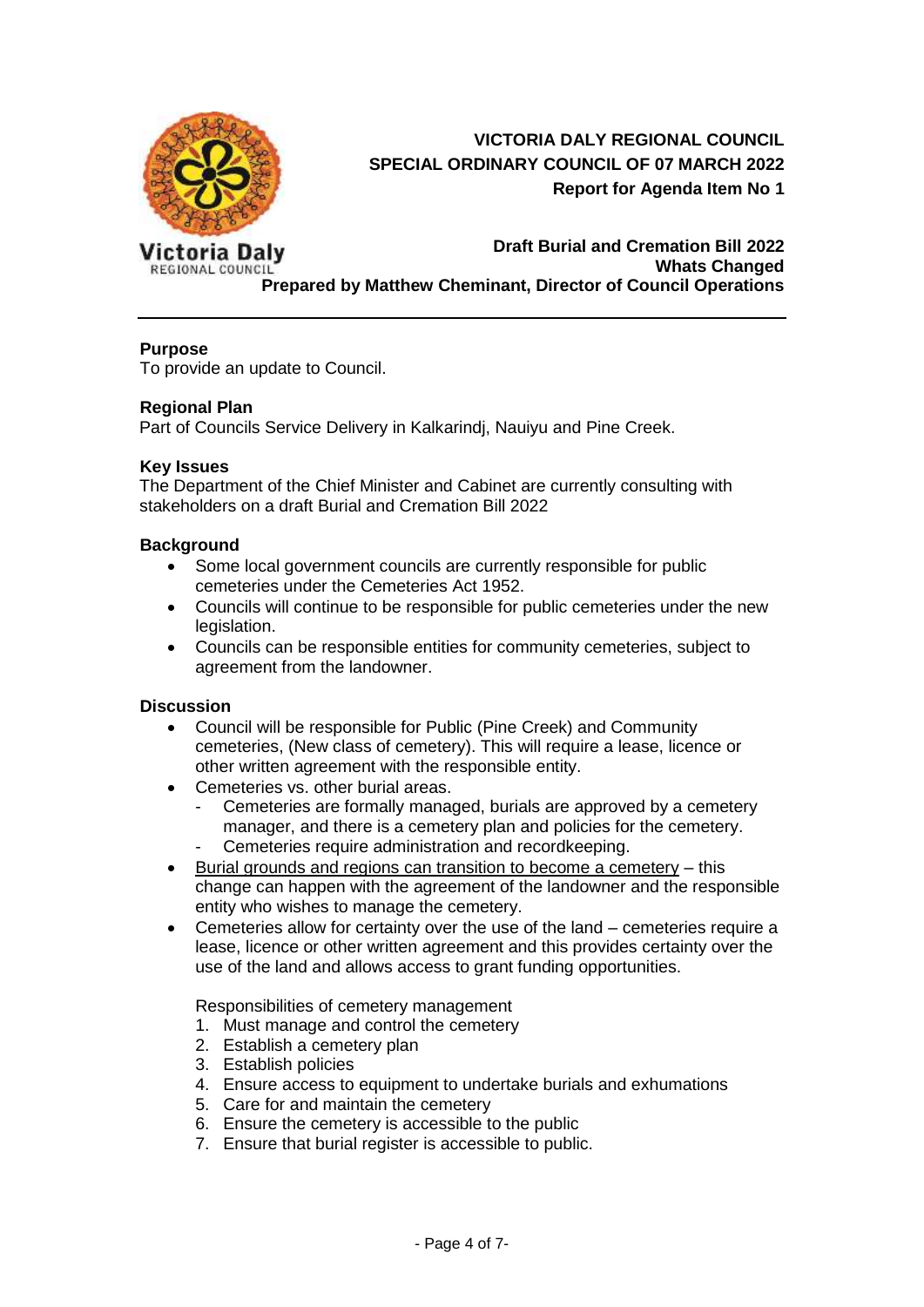List of plans, policies and registers

- 1. Cemetery plan (required)
- 2. Multiple burials policy (if multiple burials are allowed)
- 3. Exclusive rights of burial policy (if the cemetery offers exclusive rights)
- 4. Waiver of fees policy (if cemetery fees are waived in any circumstances)
	- Burial fees waiver policy (required if a community cemetery)
- 5. Memorial policy (optional more relevant for urban cemeteries)
- 6. Direction of burial policy (optional)
- 7. Burial register access policy (recommended for all cemeteries)
- 8. Register of burials (required)
- 9. Register of exclusive rights of burial (if the cemetery offers exclusive rights)

Website Information for Cemetery

- Cemetery Plan
- Opening hours
- Details of the burial application process
- Details of the exclusive right of burial application process
- Cemetery fees (fees need to be itemised
- Burial fees waiver policy (for community cemeteries)

Access to burial records

- Over time. Future generation will have a record of where their family are buried.
- Information can be specified as **culturally sensitive information –** this information is redacted if providing burial information to external organisations.
- It is recommended that all cemeteries have a burial register access policy to guide decision making and procedures when giving access to burial records

Compliance and implementation

- New legislation (Act and Regulations) planned to commence in late 2022
- Compliance provisions are similar to Local Government Act 2019 compliance
- There will be 2 year transition period to formal compliance reviews
	- 1.  $1<sup>st</sup>$  year after commencement educating about the new legislation, supporting the declaration of community cemeteries, developing sample documents and providing guidance and support to the local government sector.
	- 2.  $2^{nd}$  year after commencement informal desktop review from the Department in order to support compliance with new legislative requirements
	- 3.  $3<sup>rd</sup>$  year after commencement formal compliance reviews for cemeteries and crematoria

#### **Policy implications**

Current Policies will need to be updated

#### **Budget implications**

Cost increases to council due to changes in the act

- Administrations costs (plans, policies, record keeping)
- Increased works costs (roads and infrastructure)

#### **Risk statement**

Financial & Operational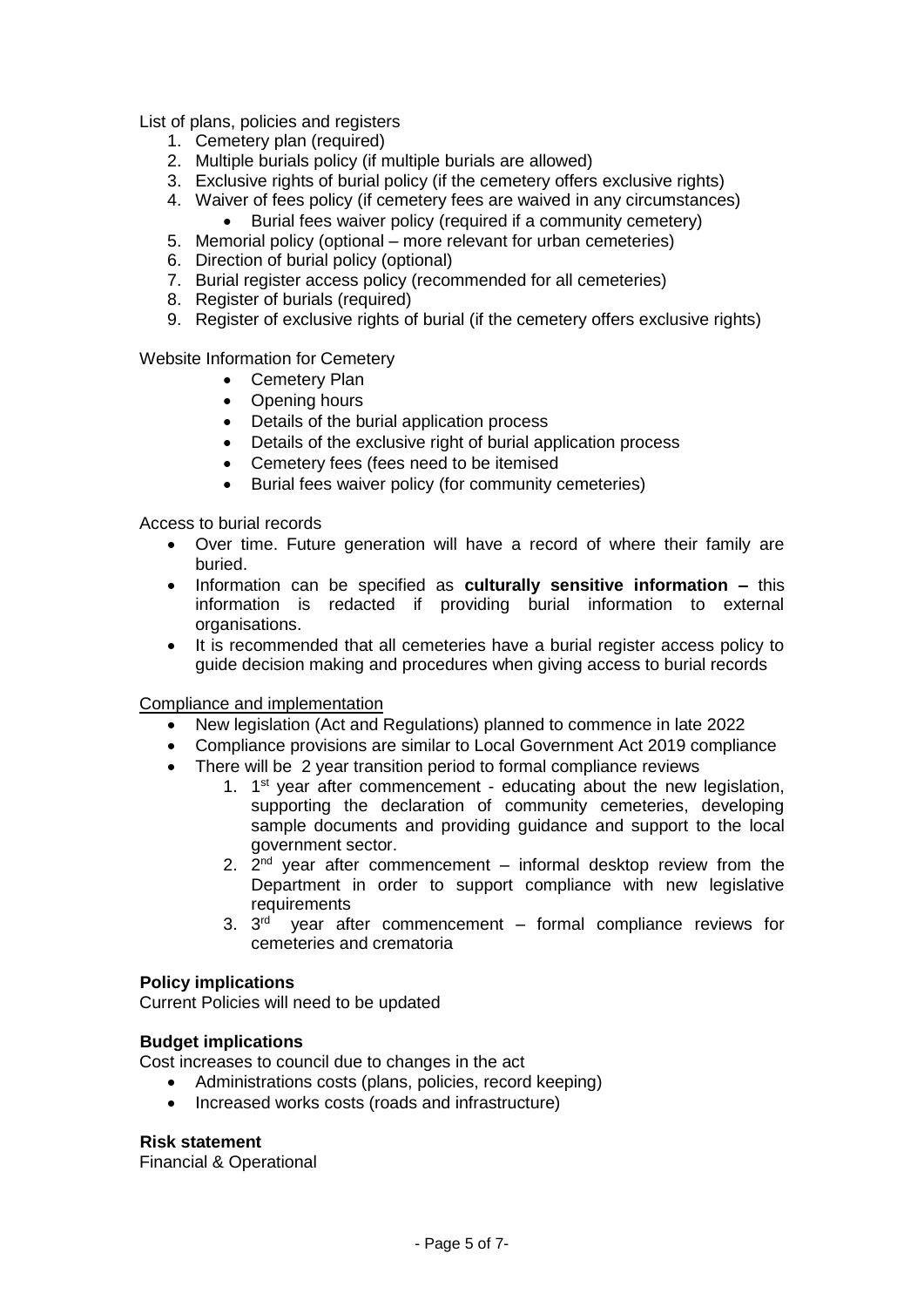# **Council officer conflict of interest declaration**

We the Author and Approving Officer declare we do not have a conflict of interest in relation to this matter.

# **Recommendations**

A. That this report is received and noted

# **Attachments**

There are no attachments for this report.